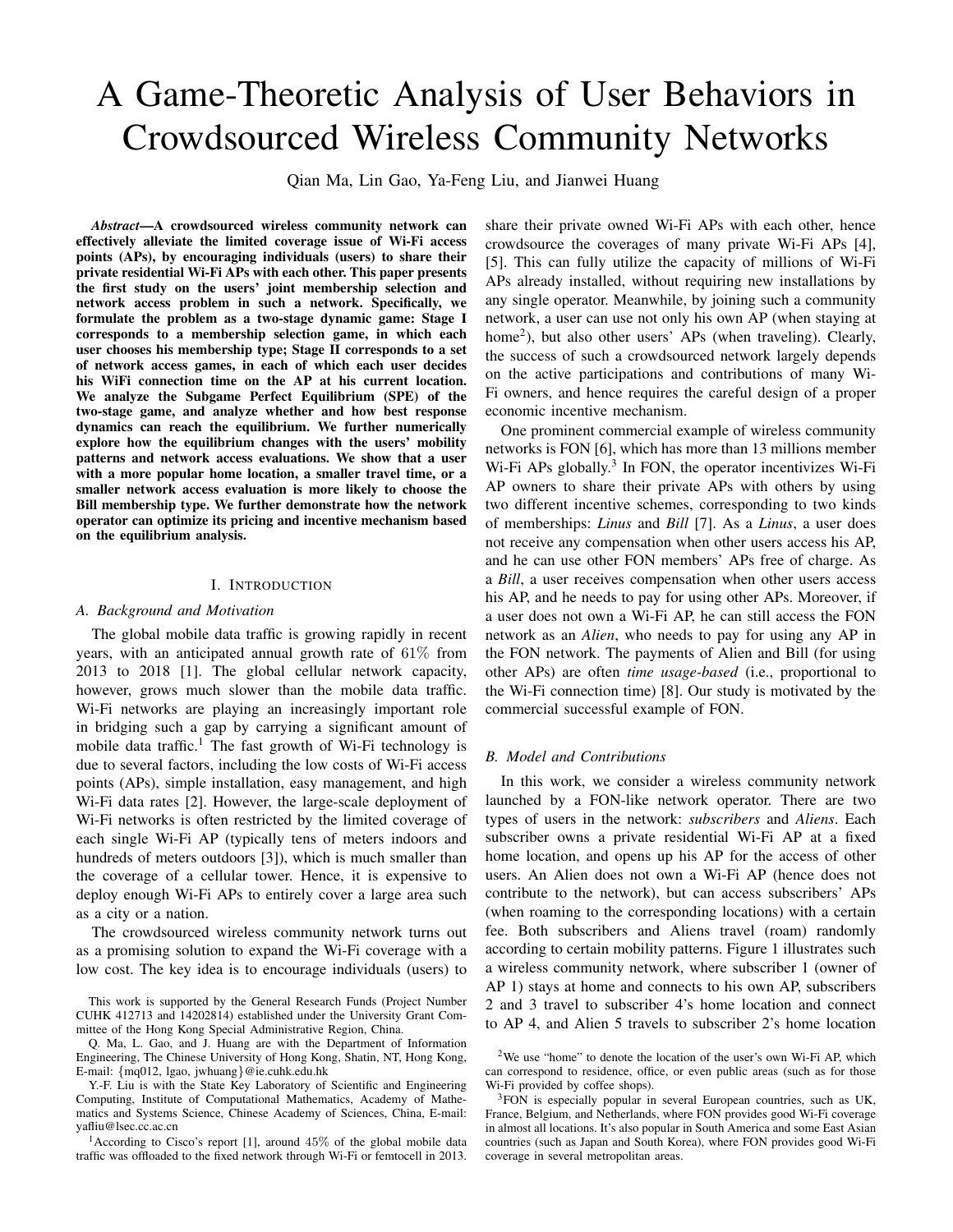

Figure 1: Wireless Community Network Model

and connects to AP 2. Subscriber 4 and Alien 6 roam at areas without Wi-Fi coverage.

Similar as FON, the network operator offers two different memberships for subscribers, i.e., *Linus* or *Bill*, corresponding to two different incentive schemes. Specifically,

• As a *Linus*, a subscriber contributes his AP without any monetary compensation, and can use other APs free of charge;

• As a *Bill*, a subscriber needs to pay for using other APs (according to a usage-based pricing scheme specified by the operator), and can obtain a portion of the revenue collected at his own AP by the network operator.

Moreover, an Alien has to pay for using any AP in the network (according to a usage-based pricing scheme specified by the operator), as he does not contribute to the network.

The network operator and the users (subscribers and Aliens) interact in the following order. First, the operator announces the pricing and incentive mechanism, i.e., the usage-based price (charged to Bills and Aliens) and the percentage of revenue (shared with Bills). Second, each subscriber chooses his membership type for a given *time period* (e.g., six months), considering his mobility (travel) pattern within that time period as well as his demand and evaluation for network access during travel. Third, if travelling to a particular AP's location in a particular *time slot* (e.g., five minutes), each user further decides his network access time on that AP in that time slot, taking the network congestion into consideration. In this work, *we will focus on the user decision problem*, given the pricing and incentive mechanism announced by the operator. Namely, how would subscribers choose their memberships for a long time period, and how would subscribers and Aliens choose their network access times in each time slot?

More specifically, we will study the users' joint membership selection and network access problem, and formulate the problem as a two-stage dynamic game, as show in Figure 2. In Stage I, subscribers choose their memberships (i.e., Linus or Bill) at the beginning of one time period, and each subscriber's membership choice will last for the whole time period. We model the interactions among subscribers in Stage I as a *membership selection game*. In Stage II, in each time slot within the time period, each user decides his network access time on the AP at his current location (if he is not at home), hence the users travelling to the same AP interact in a *network access game*. Since there are multiple APs in the network, we need to analyze multiple network access games in Stage II. We will characterize the Subgame Perfect Equilibrium (SPE) of this two-stage game, and analyze whether best response based



Figure 2: Two-Stage Game Model. In each time slot, there is a set of parallel network access games, each associated with an AP.

algorithms can achieve the SPE. We also provide numerical results to illustrate how the system parameters (e.g., users' mobility patterns and network access evaluations) affect the SPE.

The key contributions of this work are summarized as below.

- *Novel Problem Formulation:* To the best of our knowledge, this is the first work that studies the users' joint membership selection and network access problem in a crowdsourced wireless community network.
- *Practical Relevance:* Our model captures several key practical issues, such as the user mobility pattern, network access evaluation, demand response, and network congestion effect, which have not been fully considered before in the context of wireless community networks.
- *Equilibrium Analysis:* We characterize how different system parameters affect users' equilibrium strategies. Our analysis indicates that subscribers with more popular home locations, smaller travel probabilities, or smaller network access evaluations are more likely to choose to be Bills.
- *Industry Insights:* Our equilibrium analysis can help the network operator optimize the network pricing and incentive mechanism to achieve a better profit.

The rest of the paper is organized as below. In Section II, we review the existing related literature. In Section III, we present the system model. In Sections IV and V, we analyze the network access game in Stage II and membership selection game in Stage I, respectively. We show simulation results and derive engineering insights in Section VI, and conclude in Section VII. Due to space limit, most of the proofs are presented in the online technical report [20].

## II. LITERATURE REVIEW

There are several closely related studies in wireless community networks, regarding incentive issues [5], the network expansion and interactions with traditional ISP [9] [10], and the pricing mechanism design [11] [12]. Camponovo and Picco-Schwendener in [5] concluded based on surveys that getting free Internet access from other members and revenue sharing are the two main incentives for users to join the FON network in Switzerland. Manshaei *et al.* in [9] modeled a user's payoff as a function of the subscription fee and network coverage, and studied the evolution dynamics of wireless community networks. Biczok *et al.* in [10] studied the competition and cooperation among users, wireless community network operator, and ISPs. Authors in [11] [12] focused on the pricing issues in wireless community networks.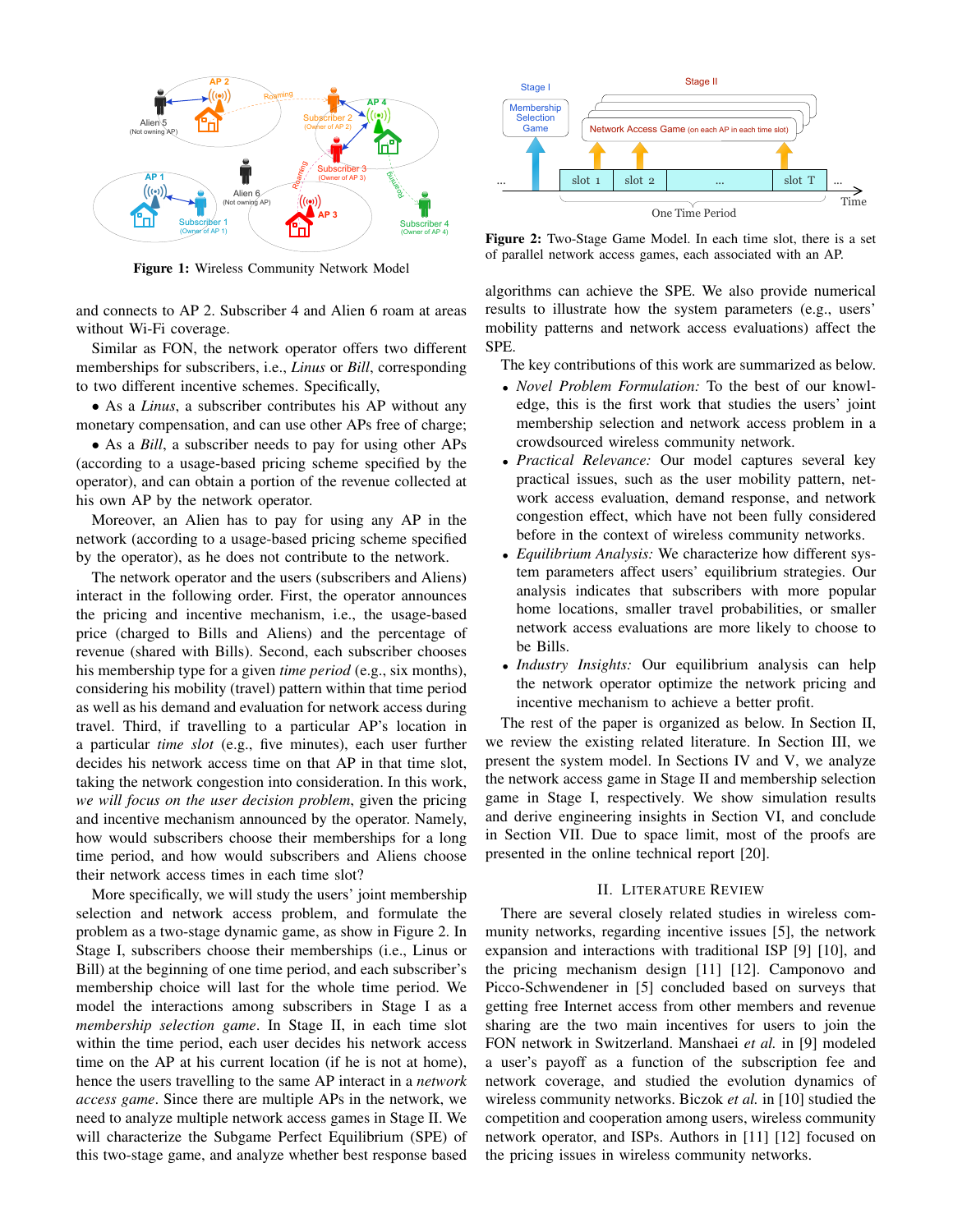In this work, we study both the membership selection and network access in a crowdsourced wireless community network. Neither problem has been systematically studied in the existing literature. Our model not only captures the Internet access sharing and revenue sharing as pointed out in [5], but also incorporates the impact of users mobility and the network congestion effect. This makes our model and the derived insights more comprehensive and practically significant.

## III. SYSTEM MODEL

#### *A. The Network Model*

As illustrated in Figure 1, we consider a crowdsourced wireless community network consisting of a set  $K<sub>s</sub>$  =  $\{1, \ldots, K\}$  of *subscribers* (owning Wi-Fi APs) and a set  $\mathcal{K}_A = \{K+1, ..., K+K_A\}$  of *Aliens* (not owning Wi-Fi APs). For convenience, we refer to the set of users as the union of subscriber and Alien sets, denoted by  $\mathcal{K}_{U} = \mathcal{K}_{S} \bigcup \mathcal{K}_{A}$ . Subscribers open their private residential Wi-Fi APs for the access of other users, hence constitute the community network. Hence  $K_s$  also represents the set of AP locations.

Each subscriber can choose two different memberships: Linus or Bill, corresponding to different incentive schemes. Specifically, as a *Linus*, a subscriber contributes his AP without any monetary compensation, and can use other APs free of charge. As a *Bill*, a subscriber needs to pay for using other APs, and can obtain a portion of the revenue collected at his own AP by the network operator. Moreover, each Alien has to pay for using any AP in the network as he does not contribute to the network. For clarity, we summarize the properties of the three user types in Table I.

We consider the operation in a long time period (e.g., six months) consisting of  $T$  time slots (e.g., five minutes per time slot). Without loss of generality, we normalize the length of each time slot to be one. We consider a quasi-static mobility model, where each user moves randomly across time slots, and remains at the same location within one time slot. Let  $\eta_{i,j}, i \in \mathcal{K}_{U}, j \in \mathcal{K}_{S}$  denote the stationary probability that a user  $i \in \mathcal{K}_{U}$  appears at the location of AP  $j \in \mathcal{K}_{S}$  in any time slot, and  $\eta_{i,0}$  denote the probability that user i appears at a location that is not covered by any of the  $K$  Wi-Fi APs. We further define  $\boldsymbol{\eta}_i = [\eta_{i,0}, \eta_{i,1}, \dots, \eta_{i,K}]$  as user *i*'s *mobility pattern.* Obviously,  $\sum_{j=0}^{K} \eta_{i,j} = 1$ ,  $\forall i \in \mathcal{K}_{U}$ .

Furthermore, to ensure a subscriber's Quality of Service (QoS) at his home location, we assume that each AP splits the bandwidth into two separate channels (similar as the current practice of FON [13]): a *Private Channel* for supporting its own communications, and a *Public Channel* for supporting roaming users' communications (from other subscribers and Aliens traveling to this location). Hence, roaming users' communications will not interfere with a subscriber's own communication, and the network congestion only occurs among multiple roaming users on the same public channel.

## *B. The Operator and Users Interactions*

The network operator and the users (both subscribers and Aliens) interact in the following order.

Table I: A Summary of Three User Types

| User Type    | Pay for using other APs | Paid by sharing his AP |
|--------------|-------------------------|------------------------|
| Linus        | Nο                      | Nο                     |
| <b>Bills</b> | Yes                     | Yes                    |
| Aliens       | Yes                     | Not Applicable         |

First, the network operator announces the pricing and incentive mechanism at the beginning of the time period, including (i) the price per unit connection time paid by Aliens and Bills, denoted by  $p \in (0, p_{\text{MAX}}]$ , and (ii) the percentage of revenue transferred to Bills, denoted by  $\delta \in (0,1)$ . In this paper, we will treat  $(p, \delta)$  as fixed system parameters, and focus on studying the user behaviours. Note that a full understanding of user behaviours is the first step towards the operator's optimal pricing and incentive mechanism design. In Section VI, we will numerically illustrate how to properly choose  $(p, \delta)$  to optimize the operator's profit.

Second, given the operator's announcement  $(p, \delta)$ , each subscriber  $i \in \mathcal{K}_s$  chooses his membership  $x_i \in \{0, 1\}$  for the entire period of  $T$  time slots, where 0 and 1 correspond to "Linus" and "Bill", respectively. The objective of each subscriber is to choose the best membership to maximize his overall payoff during the period of  $T$  time slots, considering all users' mobility patterns as well as his own demand and evaluation for network access (see Section IV for more details).

Third, given the operator's announcement  $(p, \delta)$  and the subscribers' membership selections  $\{x_i, i \in \mathcal{K}_s\}$ , each user (subscriber or Alien) further decides the network usage in each time slot, i.e., the *network access time* at the AP of his current location during that time slot. When staying at home, a subscriber uses his private channel exclusively, and his network access decision is independent of other users' decisions. When accessing the Internet through another subscriber's AP, a user (subscriber or Alien) needs to compete for the public channel with other users at the same AP (except the owner of that AP), hence his optimal network access time depends on other users' network access decisions.

In this work, *we focus on the user decision problem*, i.e., the subscribers' membership selections and the users' network access decisions, given the pricing and incentive mechanism announced by the operator.

## *C. Game Formulation*

We formulate the joint membership selection and network access problem as a two-stage dynamic game, as illustrated in Figure 2. In Stage I, subscribers participate in a *membership selection game* at the beginning of the whole time period, where each subscriber chooses his membership (Linus or Bill) for the whole time period. In Stage II, in each time slot, users travelling to the same AP participate in a *network access game*, where each user decides his network access time on that AP. Namely, each AP is associated with a network access game in each time slot.

In what follows, we will analyze the two-stage game by backward induction, starting from Stage II.

## IV. STAGE II: NETWORK ACCESS GAME ON EACH AP

We first study the network access game on a single AP in a single time slot in Stage II, given the subscribers' membership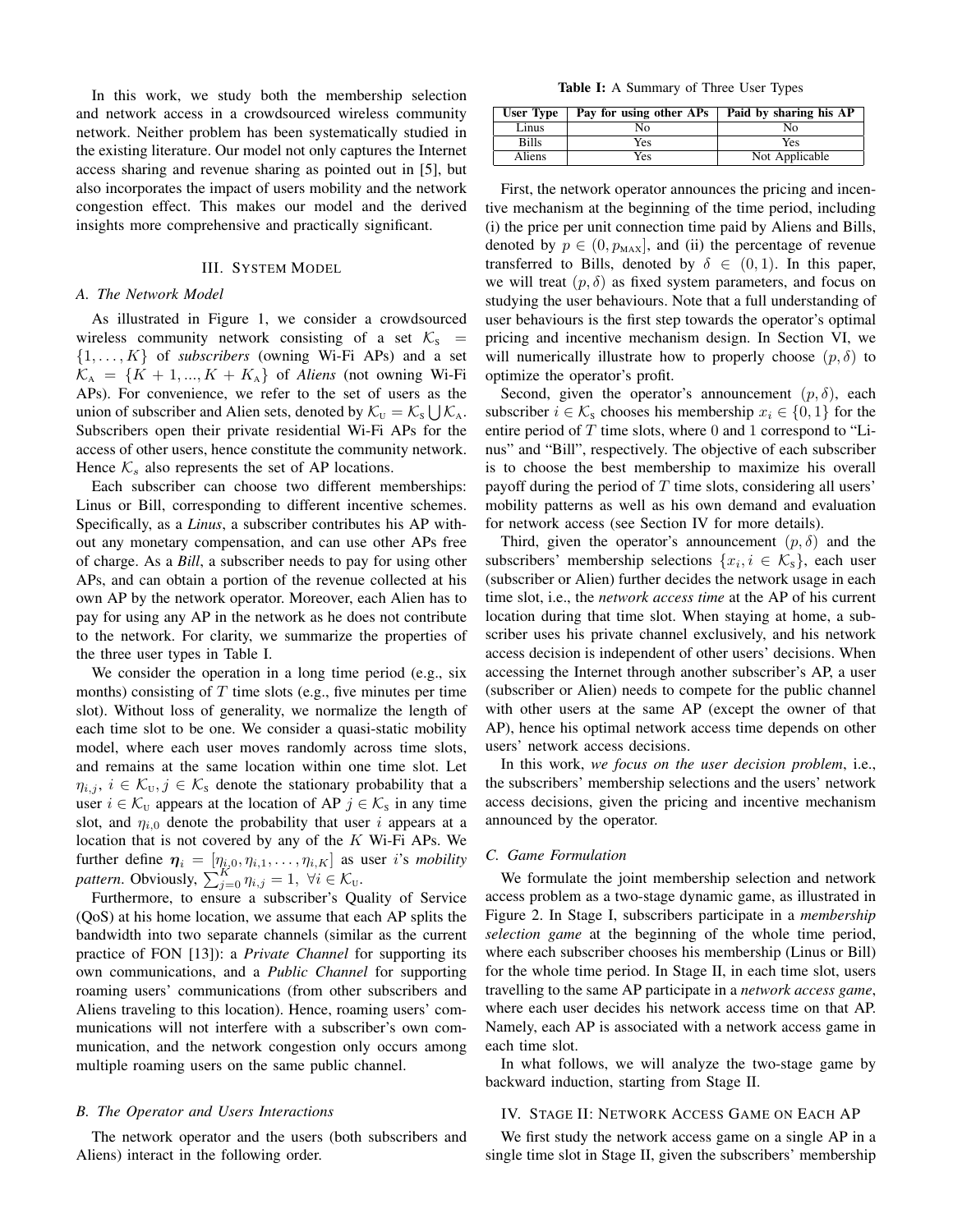selections  $\{x_i, i \in \mathcal{K}_s\}$  in Stage I and the operator's pricing and incentive mechanism  $(p, \delta)$ . In this game, a user decides the network access time on the AP at his current location, aiming at maximizing his payoff in the current time slot.

## *A. Network Access Game Formulation*

Without loss of generality, we consider the network access game on a particular AP  $k$  in a particular time slot  $t$ . Recall that the length of a single time slot is normalized to be 1.

The *players* are all users travelling to AP k (except the owner of AP k) in time slot t, denoted by  $\mathcal{K}(k,t)$  =  $\mathcal{K}_s(k,t) \bigcup \mathcal{K}_A(k,t)$ , where  $\mathcal{K}_s(k,t)$  and  $\mathcal{K}_A(k,t)$  are the sets of subscribers and Aliens at this location and time, respectively. For notational convenience, we will ignore the time index t and write the player set as  $\mathcal{K}(k) = \mathcal{K}_{\rm s}(k) \bigcup \mathcal{K}_{\rm A}(k)$  in the rest of this section, with the understanding that we always focus on a single time slot  $t$ .

The *strategy* of each player  $i \in \mathcal{K}(k)$  is to decide the network access time  $\sigma_{i,k} \in [0,1]$  on AP k. We denote the strategies of all players in  $\mathcal{K}(k)$  except i as  $\sigma_{-i,k} = {\sigma_{j,k}, j \neq j}$  $i, j \in \mathcal{K}(k)$ .

The *payoff* of player  $i$  is a function of his own strategy  $\sigma_{i,k}$  and other players' strategies  $\sigma_{-i,k}$ , denoted by  $v_{i,k}(\sigma_{i,k}, \sigma_{-i,k})$  (to be defined later).

The Network Access Game on AP  $k$  (in time slot  $t$ ) and the corresponding Nash equilibrium are defined as follows.

Game (Network Access Game on AP k).

- *Players: the set*  $K(k)$  *of users;*
- *Strategies:*  $\sigma_{i,k} \in [0,1]$ ,  $\forall i \in \mathcal{K}(k)$ ;
- *Payoffs:*  $v_{i,k}(\sigma_{i,k}, \sigma_{-i,k})$ ,  $\forall i \in \mathcal{K}(k)$ .

Definition 1. *A Nash equilibrium of the Network Access Game on AP*  $k$  *(in time slot t) is a profile*  $\sigma_k^* = {\sigma_{i,k}, \forall i \in \mathcal{K}(k)}$ *such that for each user*  $i \in \mathcal{K}(k)$ *,* 

$$
v_{i,k}(\sigma_{i,k}^*, \sigma_{-i,k}^*) \ge v_{i,k}(\sigma_{i,k}, \sigma_{-i,k}^*), \quad \forall \sigma_{i,k} \in [0,1].
$$

Note that the Nash equilibrium  $\sigma_k^*$  depends on the player set  $\mathcal{K}(k)$ , hence can be written as  $\sigma_k^*(\mathcal{K}(k))$ .

#### *B. Utility and Payoff Definition*

Before analyzing the Nash equilibrium, we first define users' utility and payoff functions.

*1) Utility:* The *utility* captures a user's satisfaction for accessing the Internet for a certain amount of time. Due to the principle of diminishing marginal returns [14], [15], we assume that the utility function is increasing and concave. As a concrete example, we define the utility of user  $i \in \mathcal{K}(k)$  on AP $k$  as

$$
u_i(\sigma_{i,k}, \sigma_{-i,k}) = \rho_i \log(1 + \bar{r}_{i,k}(\sigma_{-i,k}) \cdot \sigma_{i,k}). \tag{1}
$$

Here  $\rho_i$  is the *network access evaluation* of user i, characterizing user  $i$ 's valuation of data consumption. Furthermore,  $\bar{r}_{i,k}(\sigma_{-i,k})$  is the expected data rate that user i can achieve on  $AP\ k$ , which is a decreasing function of other users' network access vector  $\sigma_{-i,k}$ . Intuitively, if more users access AP k's public channel simultaneously, user  $i$ 's achieved data rate will decrease due to congestion. Obviously,  $\bar{r}_{i,k}(\sigma_{-i,k}) \cdot \sigma_{i,k}$ 



Figure 3: Average Data Rate per User [16]

denotes the total expected amount of data that user  $i$  consumes on AP  $k$  (in time slot  $t$ ).

Next, we derive the user i's expected data rate  $\bar{r}_{i,k}(\sigma_{-i,k})$ . Let  $R(n)$  denote the average data rate of a Wi-Fi user when  $n$  users connect to the same Wi-Fi AP simultaneously. Let  $P_{i,k}(n)$  denote the probability that n other users (except i) connect to AP k. Then, user i's expected data rate  $\bar{r}_{i,k}(\sigma_{-i,k})$ at AP  $k$  can be calculated as follows:

$$
\bar{r}_{i,k}(\sigma_{-i,k}) = \sum_{n=0}^{|\mathcal{K}(k)|-1} P_{i,k}(n) \cdot \bar{R}(n+1).
$$
 (2)

According to IEEE 802.11g standard [16], we have:

$$
\bar{R}(n) = \frac{\tau \bar{\tau}^{n-1} L}{\bar{\tau}^n T_b + [(1 - \bar{\tau}^n) - n \tau \bar{\tau}^{n-1}]T_c + n \tau \bar{\tau}^{n-1} T_s},
$$

where  $\tau$  is the average successful probability of contention (and  $\bar{\tau} = 1 - \tau$ ), L is the average payload length,  $T_b$  is the length of a backoff slot,  $T_c$  is the length of a collision slot, and  $T<sub>s</sub>$  is the length of a successful slot. Figure 3 illustrates an example of  $R(\cdot)$  under IEEE 802.11g standard (reproduced from [16], with parameters  $\tau = 0.0765, L = 8192, T_b = 28 \mu s$ , and  $T_c = T_s = 85.7 + L/54\mu s$ . The decreasing data rate per user is due to both the reduced resource per user and the waste of resources caused by congestion among users.

For simplicity, we further assume that if a user  $i$  decides to connect to the channel with a total time of  $\sigma_{i,k} \in [0,1]$ , he will spread this access time *randomly and uniformly* across the entire time slot. Recall that the length of a time slot is normalized to 1. Hence, the probability that user  $i$  connects to AP k *in an infinitely small time interval within the time slot* is  $\sigma_{i,k}$ . Therefore, the probabilities  $P_{i,k}(n)$ ,  $n = 0, 1, ..., |\mathcal{K}(k)|-$ 1, follow the binomial distribution (with a total of  $|K(k)|$  trials and a success probability  $\sigma_{i,k}$  for each trial  $j \in \mathcal{K}(k)/\{i\}$ ). Formally, we have:  $\sqrt{ }$  $\setminus$ 

$$
P_{i,k}(n) = \sum_{\mathcal{K}_n \in \mathbf{K}_n(k)} \left( \prod_{j \in \mathcal{K}_n} \sigma_{j,k} \cdot \prod_{j \in \mathcal{K}(k)/\{i\}/\mathcal{K}_n} (1 - \sigma_{j,k}) \right),
$$

where  $\mathcal{K}_n$  denotes an arbitrary subset of  $\mathcal{K}(k)$  with n users (except i), and  $\mathbf{K}_n(k)$  denotes the set of all possible  $\mathcal{K}_n$ . Obviously,  $\prod_{j \in \mathcal{K}_n} \sigma_{j,k}$  denotes the probability that all users in  $\mathcal{K}_n$  are connecting to AP k, and  $\prod_{j \in \mathcal{K}(k)/\{i\}} \chi_n(1 - \sigma_{j,k})$ denotes the probability that all other users (except user  $i$  and those in  $\mathcal{K}_n$ ) are *not* connecting to AP k.

*2) Payoff*: The *payoff* of each user  $i \in \mathcal{K}(k)$  in the network access game on AP  $k$  (in time slot  $t$ ) is defined as the difference between the utility and the payment (charged to Bills and Aliens).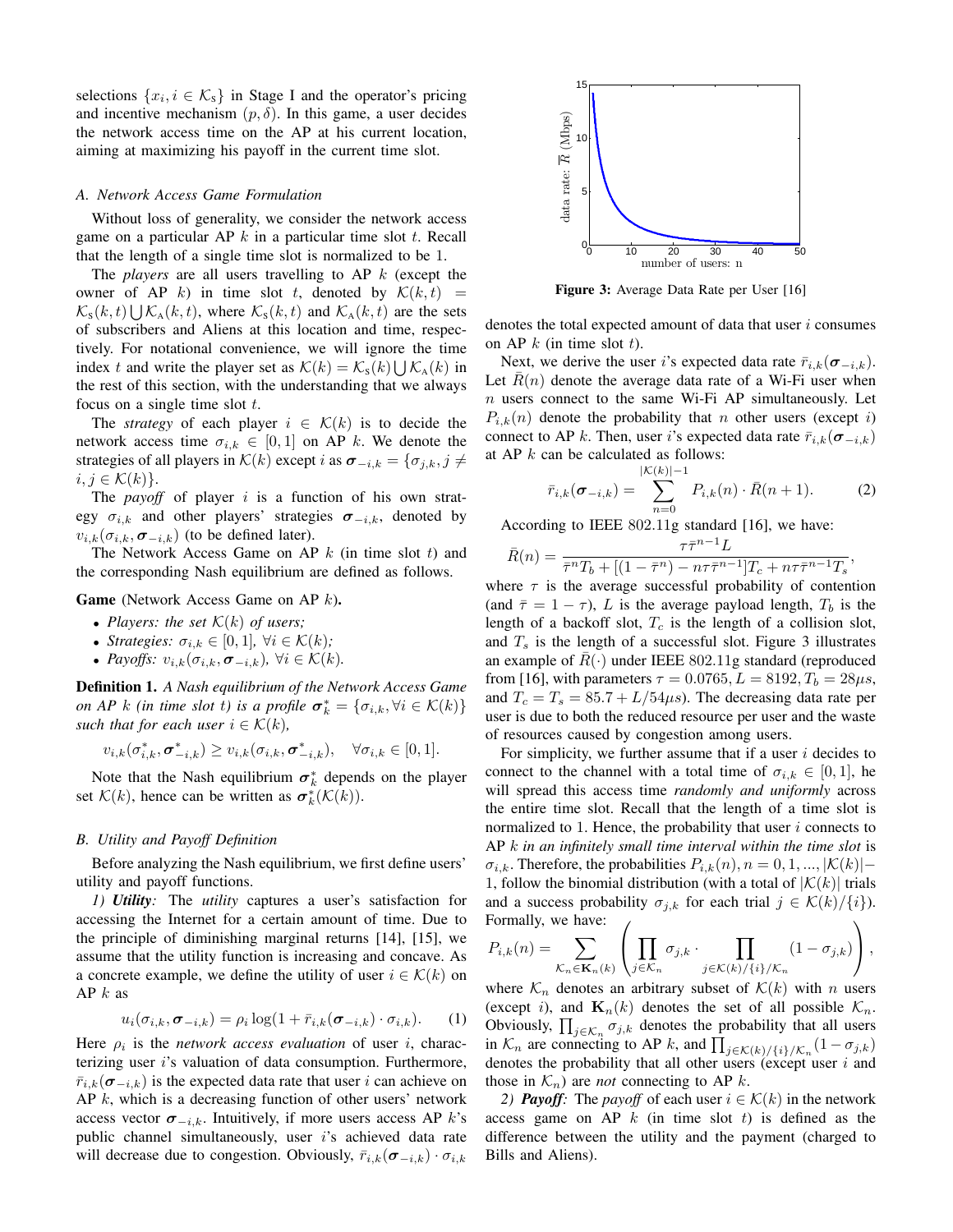Specifically, if user i is a Linus (i.e.,  $i \in \mathcal{K}_{S}(k)$  and  $x_i = 0$ ), he does not need to pay for his network usage on  $AP k$ . Hence, the payoff of a Linus-type user i on AP k, denoted by  $v_{i,k}^L$ , is the same as his utility defined in (1), i.e.,

$$
v_{i,k}^{\mathcal{L}}(\sigma_{i,k},\sigma_{-i,k})=u_{i}(\sigma_{i,k},\sigma_{-i,k}).\tag{3}
$$

If user i is a Bill (i.e.,  $i \in \mathcal{K}_{s}(k)$  and  $x_i = 1$ ) or Alien (i.e.,  $i \in \mathcal{K}_{A}(k)$ , he needs to pay for his network usage on AP k, and the payment is proportional to his network access time  $\sigma_{i,k}$ . Hence, the payoff of a Bill-type or Alien user i, denoted by  $v_{i,k}^{\text{B}}$ , is the difference between utility and payment, i.e.,

$$
v_{i,k}^{\mathrm{B}}(\sigma_{i,k},\sigma_{-i,k})=u_i(\sigma_{i,k},\sigma_{-i,k})-p\sigma_{i,k}.\tag{4}
$$

Based on the above, we can summarize the payoff of user  $i \in \mathcal{K}(k)$  in the Network Access Game (on AP k) as follows:

$$
v_{i,k}(\sigma_{i,k}, \sigma_{-i,k}) =
$$
  
\n
$$
\begin{cases}\nv_{i,k}^{\text{L}}(\sigma_{i,k}, \sigma_{-i,k}), & \text{if } i \in \mathcal{K}_{\text{S}}(k) \text{ and } x_i = 0; \\
v_{i,k}^{\text{B}}(\sigma_{i,k}, \sigma_{-i,k}), & \text{if } i \in \mathcal{K}_{\text{S}}(k) \text{ and } x_i = 1; \\
v_{i,k}^{\text{B}}(\sigma_{i,k}, \sigma_{-i,k}), & \text{if } i \in \mathcal{K}_{\text{A}}(k).\n\end{cases}
$$
\n(5)

#### *C. Nash Equilibrium Analysis*

Now we study the Nash equilibrium of the above Network Access Game (on AP  $k$ ).<sup>4</sup>

Given all other users' strategies, a user's *best response* is the strategy that maximizes his payoff. The Nash equilibrium is a strategy profile where each user's strategy is the best response to other users' strategies.

Lemma 1. *If user* i *is a Linus, his best response in the Network Access Game on AP* k *is*

$$
\sigma_{i,k}^* = 1,\tag{6}
$$

*regardless of other users' strategies.*

Lemma 2. *If user* i *is a Bill or an Alien, his best response in the Network Access Game on AP* k *is*

$$
\sigma_{i,k}^* = \min\left\{1, \max\left\{\frac{\rho_i}{p} - \frac{1}{\bar{r}_{i,k}(\sigma_{-i,k})}, 0\right\}\right\},\qquad(7)
$$

*which is a function of other users' strategies*  $\sigma_{-i,k}$ *.* 

We next illustrate the existence of the Nash equilibrium in the Network Access Game.

Theorem 1. *There exists at least one Nash equilibrium in the Network Access Game on AP* k*.*

Now we discuss the uniqueness of the Nash equilibrium in the Network Access Game on AP k.

Proposition 1. *In a Network Access Game with two players, the Nash equilibrium is unique if*  $\frac{\bar{R}(1) - \bar{R}(2)}{(\bar{R}(2))^2} < 1$ .

Note that the condition in Proposition 1 is always satisfied for practical WiFi systems [16]. For the cases with more than two players, however, the uniqueness of the Nash equilibrium depends on the system parameters in a more complicated fashion. Please refer to the online technical report [20] for more detailed discussions.

<sup>4</sup>Due to space limit, we state most of the detailed proofs in the online technical report [20].

We further propose a best response update algorithm, which is guaranteed to linearly converge to the Nash equilibrium under the same condition for the uniqueness of the Nash equilibrium. For details, see [20].

## V. STAGE I: MEMBERSHIP SELECTION GAME

Now we study the subscribers' membership selection game in Stage I, given the operator's pricing and incentive mechanism  $(p, \delta)$ . In this stage, each subscriber  $i \in \mathcal{K}_s$  decides his membership type  $x_i \in \{0, 1\}$  (i.e., Linus or Bill) at the beginning of the period, aiming at maximizing the overall payoff that he can achieve in all  $T$  time slots. Note that an Alien  $i \in \mathcal{K}_A$  cannot choose his type, as he has no Wi-Fi AP and does not contribute to the network.

#### *A. Membership Selection Game Formulation*

In the Membership Selection Game, *players* are all subscribers in the set  $\mathcal{K}_s$ . The *strategy* of each player  $i \in \mathcal{K}_s$ is to decide his membership  $x_i \in \{0, 1\}$ , with  $x_i = 0$  and 1 denoting Linus and Bill, respectively. Such a membership choice will last for the whole time period. We denote the strategies of all players except *i* by  $x_{-i} = \{x_i, j \neq i, j \in \mathcal{K}_s\}.$ The *overall payoff* of a player i is sum of the *total expected payoff* on all APs that he may travel to and the *total expected revenue* that he may collect at his own AP (if choosing to be a Bill) during  $T$  slots. Obviously, it is a function of his own strategy  $x_i$  and other players' strategies  $x_{-i}$ , denoted by  $V_i(x_i, \mathbf{x}_{-i})$  (to be defined later).

Formally, the Membership Selection Game and the corresponding Nash equilibrium are defined as follows.

#### Game (Membership Selection Game).

- *Players: the set*  $K_s$  *of subscribers.*
- *Strategies:*  $x_i \in \{0, 1\}$ ,  $\forall i \in \mathcal{K}_s$ .
- *Payoffs:*  $V_i(x_i, \boldsymbol{x}_{-i}), \ \forall i \in \mathcal{K}_s$ .

Definition 2. *A Nash equilibrium of the Membership Selection Game is a profile*  $x^* = \{x_i^*, i \in \mathcal{K}_s\}$  *such that for each subscriber*  $i \in \mathcal{K}_s$ *,* 

$$
V_i(x_i^*, \mathbf{x}_{-i}^*) \ge V_i(x_i, \mathbf{x}_{-i}^*), \quad \forall x_i \in \{0, 1\}.
$$

We note that the Nash equilibria in Stage II (Definition 1) and Stage I (Definition 2) together form a Subgame Perfect Equilibrium (SPE) of the whole game.

# *B. Payoff Definition*

Before analyzing the Nash equilibrium, we first calculate each subscriber's overall payoff during the whole period, which includes (i) the total expected payoff on all APs that he may travel to, and (ii) the total expected revenue that he may collect on his own AP (if choosing to be a Bill).

*1) Total expected payoff:* We first calculate the total expected payoff of each subscriber (on all APs that he may travel to), which depends on his mobility pattern. Recall that the mobility of a subscriber  $i$  is characterized by the probabilities of travelling to different APs, i.e.,  $\boldsymbol{\eta}_i = [\eta_{i,0}, \eta_{i,1}, \dots, \eta_{i,K}],$ where  $\eta_{i,k}$  is the probability of subscriber *i* travelling to AP *k*,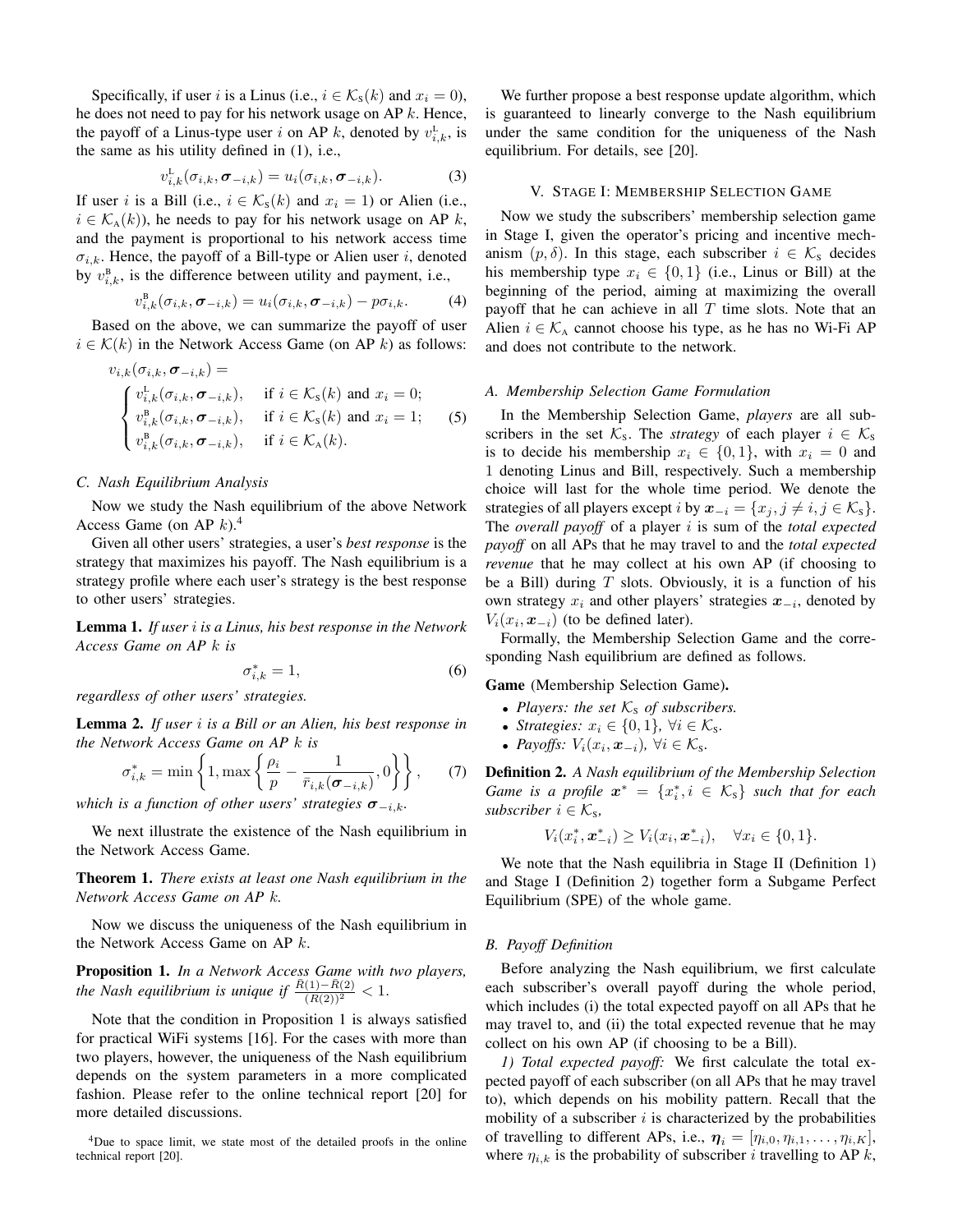and  $\eta_{i,0}$  is the probability of subscriber *i* travelling to an area that is not covered by any of the  $K$  Wi-Fi APs. We calculate subscriber *i*'s expected payoffs (per time slot) when staying at home and when roaming outside, respectively.

Stay at home (with a probability  $\eta_{i,i}$ ): When staying at home, subscriber  $i$  communicates over the private channel of  $AP$  *i* and does not interfere with other users. Hence his expected payoff, denoted by  $V_{i,i}(x_i, x_{-i})$ , is

$$
V_{i,i}(x_i, \boldsymbol{x}_{-i}) = \rho_i \cdot \log(1 + \bar{r}_i \cdot 1),
$$

where constant  $\bar{r}_i$  corresponds to the average data rate achieved at his private channel. The product term  $\bar{r}_i \cdot 1$  implies that user  $i$  will access the Internet during the entire time slot.

**Travel to AP**  $k \neq i$  (with a probability  $\eta_{i,k}$ ): When travelling to another AP  $k \neq i$ , subscriber i needs to compete over the public channel with other users (except  $k$ ) travelling to AP  $k$  at the same time (in the Network Access Game).

Suppose that a set  $\mathcal{M}(k)$  of other users (except i and k) are travelling to  $AP \; k$  at the same time. That is, the game player set in the Network Access Game on AP k is  $\mathcal{K}(k) =$  $\mathcal{M}(k) \bigcup \{i\}$ . For more clarity, let us rewrite the equilibrium payoff of subscriber i on AP k, i.e.,  $v_{i,k}(\sigma_{i,k}, \sigma_{-i,k})$  defined in (5), as  $v_{i,k}(\sigma_{i,k}, \sigma_{-i,k}|\mathcal{M}(k))$ , when competing with a set M(k) *of other users (in the Network Access Game on AP* k*)*. Hence, the expected payoff of subscriber  $i$  on AP  $k$  is

$$
V_{i,k}(x_i, \boldsymbol{x}_{-i}) = \sum_{\mathcal{M}(k) \in \mathbf{K}_{-\{i,k\}}} \phi(\mathcal{M}(k)) v_{i,k}(\sigma_{i,k}^*, \sigma_{-i,k}^* | \mathcal{M}(k)),
$$

where  $\phi(\mathcal{M}(k))$  is the probability that a set  $\mathcal{M}(k)$  of users are travelling to AP k,  $(\sigma_{i,k}^*, \sigma_{-i,k}^*)$  is the corresponding equilibrium of the Network Access Game, and  $\mathbf{K}_{-\{i,k\}}$  is the power set of  $\mathcal{K}_{U}/\{i,k\}$ , i.e., the set of all subsets of  $\mathcal{K}_{U}/\{i,k\}$ . The probability  $\phi(\mathcal{M}(k))$  is given by<sup>5</sup>

$$
\phi(\mathcal{M}(k)) = \prod_{j \in \mathcal{M}(k)} \eta_{j,k} \cdot \prod_{j \in \mathcal{K}_v/\{i,k\}/\mathcal{M}(k)} (1 - \eta_{j,k}),
$$

where  $\prod_{j \in \mathcal{M}(k)} \eta_{j,k}$  denotes the probability that all users in  $\mathcal{M}(k)$  are travelling to AP k, and  $\prod_{j \in \mathcal{K}_{U}/\{i,k\}/\mathcal{M}(k)}(1 - \eta_{j,k})$ denotes the probability that all other users (except users  $i$ ,  $k$ , and those in  $\mathcal{M}(k)$  are *not* travelling to AP k.

Travel outside the network coverage (with a probability  $\eta_{i,0}$ : When travelling to an area that is not covered by any of the  $K$  Wi-Fi APs, the expected payoff of subscriber  $i$ , denoted by  $V_{i,0}(x_i, \boldsymbol{x}_{-i}),$  is<sup>6</sup>

$$
V_{i,0}(x_i,\boldsymbol{x}_{-i})=0.
$$

Based on the above, the total expected payoff of subscriber  $i$  (on all APs that he may travel to during the whole period of  $T$  time slots) is

$$
V_i^{\dagger}(x_i, x_{-i}) = T \cdot \sum_{k=0}^{K} \eta_{i,k} \cdot V_{i,k}(x_i, x_{-i}).
$$
 (8)

<sup>5</sup>To calculate  $\phi(\mathcal{M}(k))$ , a user needs to know the complete information regarding other users' mobility patterns, which may not be realistic in practice. We will study the problem under incomplete information in our future work.

<sup>6</sup>If a user can access the Internet through other means, we can normalize the corresponding constant payoff to be zero without affecting the analysis.

*2) Total expected revenue:* Next, we calculate the total expected revenue that each subscriber  $i$  may collect on his own AP. Specifically, if choosing to be a Linus, subscriber  $i$ obtains a zero revenue from his  $AP<sup>7</sup>$  If choosing to be a Bill, subscriber *i* obtains a fixed portion  $\delta$  of the revenue collected on his AP.

Suppose that a set  $\mathcal{K}(i)$  of other users (except i) are travelling to  $AP$  *i*. That is, the player set in the Network Access Game on AP i is  $\mathcal{K}(i)$ . Then, the Nash equilibrium in the Network Access Game on  $AP$  i can be written as  $\{\sigma_{j,i}^*(\mathcal{K}(i)), \forall j \in \mathcal{K}(i)\}.$  Recall that the revenue collected on each AP is the total payment of all Aliens and Bills (except the owner of that AP) accessing that AP. Hence, the total revenue collected on AP  $i$  is

 $\Pi_i(\boldsymbol{x}_{-i},\mathcal{K}(i)) =$ 

$$
\sum_{j \in \mathcal{K}(i) \bigcap \mathcal{K}_{\mathbf{A}}} p \cdot \sigma_{j,i}^{*}(\mathcal{K}(i)) + \sum_{j \in \mathcal{K}(i) \bigcap \mathcal{K}_{\mathbf{S}}} x_{j} \cdot p \cdot \sigma_{j,i}^{*}(\mathcal{K}(i)),
$$

where the first term is the payment of Aliens, and the second term is the payment of Bills. Hence, the total expected payment of Bills and Aliens at AP  $i$  is

$$
\bar{\Pi}_i(\boldsymbol{x}_{-i}) = \sum_{\mathcal{K}(i) \in \mathbf{K}_{-i}} \psi(\mathcal{K}(i)) \cdot \Pi_i(\boldsymbol{x}_{-i}, \mathcal{K}(i)),
$$

where  $\psi(\mathcal{K}(i))$  is the probability that a set  $\mathcal{K}(i)$  of users are travelling to AP *i*, and  $\mathbf{K}_{-i}$  is the power set of  $\mathcal{K}_{\text{U}}/\{i\}$ . The probability  $\psi(\mathcal{K}(i))$  is given by

$$
\psi(\mathcal{K}(i)) = \prod_{j \in \mathcal{K}(i)} \eta_{j,i} \cdot \prod_{j \in \mathcal{K}_{\upsilon}/\{i\}/\mathcal{K}(i)} (1 - \eta_{j,i}).
$$

Based on the above, the total expected revenue that a subscriber  $i$  can achieve at his own AP (during the whole time period of  $T$  time slots) is

$$
V_i^{\dagger}(x_i, \boldsymbol{x}_{-i}) = x_i \cdot T \cdot \delta \cdot \bar{\Pi}_i(\boldsymbol{x}_{-i}). \tag{9}
$$

*3) Overall payoff:* Combining the total expected payoff in (8) and the total expected revenue in (9), we obtain the overall payoff of each subscriber in the Membership Selection Game as follows

$$
V_i(x_i, \boldsymbol{x}_{-i}) = V_i^{\dagger}(x_i, \boldsymbol{x}_{-i}) + V_i^{\dagger}(x_i, \boldsymbol{x}_{-i})
$$
  
=  $T \cdot \left(x_i \cdot \delta \cdot \bar{\Pi}_i(\boldsymbol{x}_{-i}) + \sum_{k=0}^K \eta_{i,k} \cdot V_{i,k}(x_i, \boldsymbol{x}_{-i})\right).$  (10)

## *C. Nash Equilibrium Analysis*

A subscriber  $i$  will make the membership decision to maximize his overall payoff defined in (10). Specifically, he will choose to be a Linus if  $V_i(0, x_{-i}) > V_i(1, x_{-i})$ , and choose to be a Bill otherwise. For notational convenience, we denote  $f_i(\mathbf{x}_{-i})$  as the gap between  $V_i(1, \mathbf{x}_{-i})$  and  $V_i(0, \mathbf{x}_{-i})$ :

$$
f_i(\boldsymbol{x}_{-i}) = V_i(1, \boldsymbol{x}_{-i}) - V_i(0, \boldsymbol{x}_{-i}). \tag{11}
$$

Hence, subscriber i will choose to be a Linus if  $f_i(\mathbf{x}_{-i}) < 0$ , and choose to be a Bill if  $f_i(\mathbf{x}_{-i}) \geq 0$ . Mathematically, this is equivalent to choosing  $x_i$  from  $\{0, 1\}$ , such that the following condition holds:  $(2x_i - 1) \cdot f_i(\mathbf{x}_{-i}) \geq 0$ .

Next, we study the Nash equilibrium of the Membership Selection Game.

 $7$ Note that the operator still charges Bills and Aliens for using a Linus' AP, but does not share the achieved revenue with the Linus.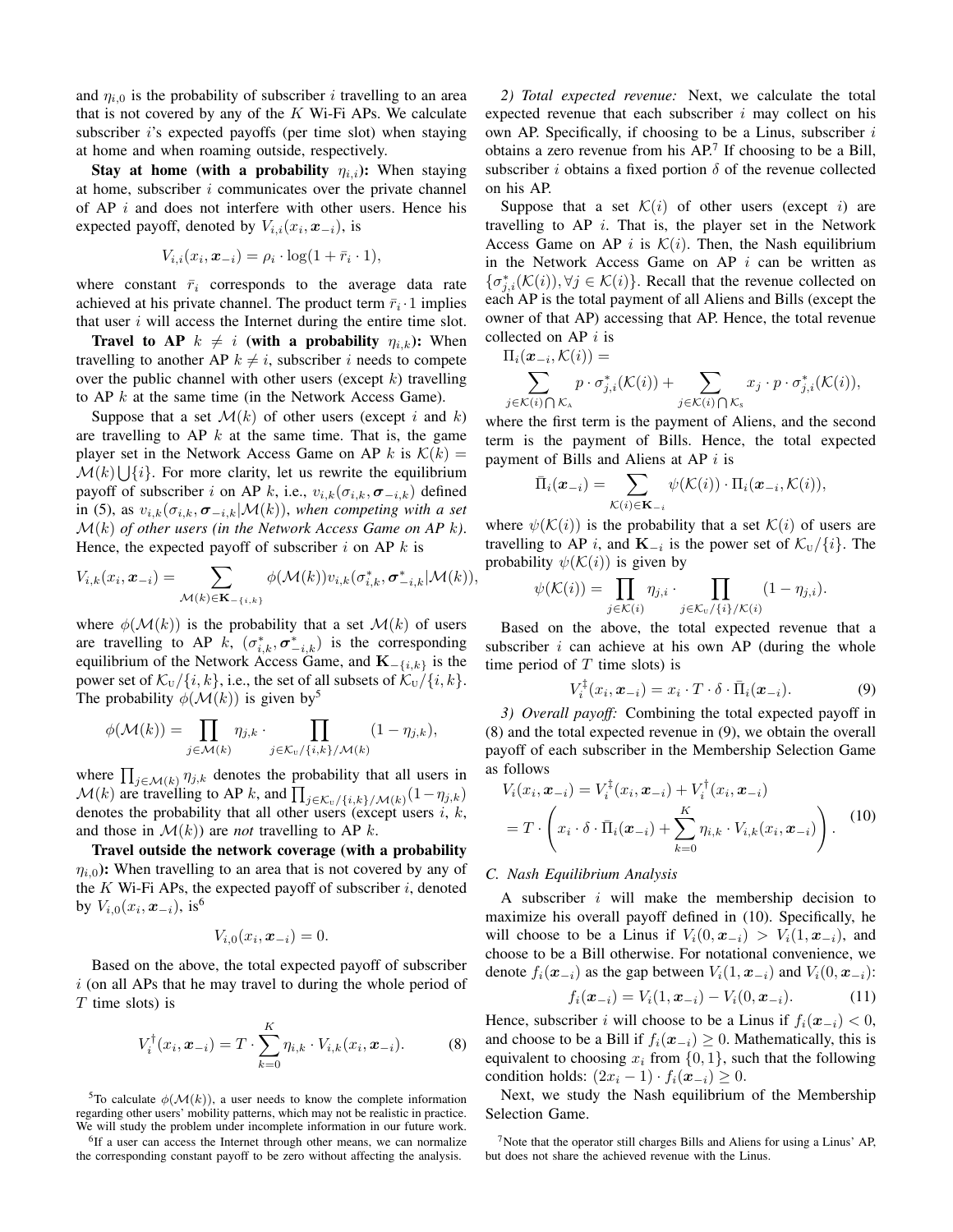Lemma 3. *A membership profile* x ∗ *is an Nash equilibrium of the Membership Selection Game, if and only if*

$$
(2x_i^*-1)\cdot f_i(\boldsymbol{x}_{-i}^*)\geq 0, \quad \forall i\in\mathcal{K}.
$$

Proposition 2. *For each subscriber* i*, if*

$$
\eta_{i,i} > \underline{\eta}_i \triangleq 1 - \frac{\delta \cdot \bar{\Pi}_i(\boldsymbol{x}_{-i}^*)}{\sum_{k \in \mathcal{K}_s / \{i\}} \left( V_{i,k}(0, \boldsymbol{x}_{-i}^*) - V_{i,k}(1, \boldsymbol{x}_{-i}^*) \right)},
$$

*then his best response is to choose to be a Bill (i.e.,*  $x_i = 1$ ).

Intuitively, a subscriber with a large probability of staying at home will choose to be a Bill, as his network usage on other APs is small, hence the benefit of obtaining revenue at his own AP outweighs the payment at other APs.

Unfortunately, the above Membership Selection Game may not always have an Nash equilibrium as defined in Definition 2, which is a *pure strategy* equilibrium where each subscriber chooses one membership with probability 1. To illustrate this, we provide a simple example with 3 APs in the online technical report [20]. Hence, in what follows, we will further look at the case of *mixed-strategy* Nash equilibrium, where each subscriber may choose both membership types with positive probabilities.

## *D. Mixed-Strategy Nash Equilibrium*

For each subscriber i, his *mixed strategy* can be characterized as the probability  $\alpha_i \in [0,1]$  of choosing to be a Bill (hence the probability of choosing to be a Linus is  $1 - \alpha_i$ ). Obviously, the pure strategy  $x_i$  is a special case of the mixed strategy when  $\alpha_i$  equals 1 or 0. For writing convenience, we denote the mixed strategy profile of all subscribers except  $i$  as

$$
\boldsymbol{\alpha}_{-i} = \{\alpha_j, j \neq i, j \in \mathcal{K}_s\}.
$$

Then, the expected payoff of subscriber  $i$  can be defined as

 $\omega_i(\alpha_i, \boldsymbol{\alpha}_{-i}) = \alpha_i \cdot V_i(1, \boldsymbol{\alpha}_{-i}) + (1 - \alpha_i) \cdot V_i(0, \boldsymbol{\alpha}_{-i}),$  (12) where  $\widetilde{V}_i(1,\alpha_{-i})$  and  $\widetilde{V}_i(0,\alpha_{-i})$  are subscriber *i*'s expected payoffs when choosing to be a Bill and a Linus, respectively. Note that  $V_i(1, \alpha_{-i})$  and  $V_i(0, \alpha_{-i})$  are the expected values considering all possible membership selections of other users. Specifically, there are  $K - 1$  other subscribers, hence  $2^{K-1}$  possible membership selection combination of those subscribers, forming a set  $\mathcal{X}_{-i}$ . Notice that each subscriber j chooses  $x_j = 1$  and 0 with probabilities  $\alpha_j$  and  $1 - \alpha_j$ , respectively. Then, the probability that a particular  $x_{-i} \in \mathcal{X}_{-i}$ is realized is

$$
\psi(\boldsymbol{x}_{-i}) = \prod_{j \in \mathcal{K}_s \setminus \{i\}} (\alpha_j \cdot x_j + (1 - \alpha_j) \cdot (1 - x_j)).
$$

Then,  $\widetilde{V}_i(1, \alpha_{-i})$  and  $\widetilde{V}_i(0, \alpha_{-i})$  can be calculated by

$$
\widetilde{V}_i(x_i,\boldsymbol{\alpha}_{-i})=\sum_{\boldsymbol{x}_{-i}\in\mathcal{X}_{-i}}\psi(\boldsymbol{x}_{-i})\cdot V_i(x_i,\boldsymbol{x}_{-i}),\ \ x_i\in\{0,1\},\
$$

where  $V_i(x_i, \mathbf{x}_{-i})$  is the overall payoff of subscriber i under the pure strategy profile defined in (10).

Definition 3. *A mixed-strategy Nash equilibrium of the Membership Selection Game is a probability profile* α<sup>∗</sup> *such that for each subscriber*  $i \in \mathcal{K}_s$ *, we have:* 

$$
\omega_i(\alpha_i^*, \mathbf{\alpha}_{-i}^*) \ge \omega_i(\alpha_i, \mathbf{\alpha}_{-i}^*), \quad \forall \alpha_i \in [0, 1].
$$

We first show the existence of the mixed-strategy Nash equilibrium in the Membership Selection Game.

## Theorem 2. *There exists at least one mixed-strategy Nash equilibrium in the Membership Selection Game.*

To compute the Nash equilibrium effectively, We design a *smoothed* best response updated algorithm, where each player updates his mixed strategy in a smoothed best response manner according to the other players' mixed strategies in the previous iteration. Using the result in [19], we can show that such a smoothed best response with some learning rules (as in fictitious play) converges to the mixed strategy Nash equilibria. Details of the algorithm are shown in the online technical report [20].

## VI. SIMULATION RESULTS

In this section, we numerically study how the network access valuation parameter  $\rho_i$  and the mobility pattern  $\eta_i$ affect subscriber i's membership selection decision, given other system parameters fixed. In what follows, we will first simulate a small network with 2 APs (subscribers) and 1 Alien, to gain insights of a single user's best choice. Then, we will simulate a large network with 100 APs and 10 Aliens to understand the system-level performance.

## *A. A Small Network Example*

We simulate a small network with 2 subscribers (each owns an AP) and 1 Alien. We study how subscriber 1's network access valuation parameter  $\rho_1$  and his probability of staying at home  $\eta_{1,1}$  affect his membership selection.

We assume that the revenue sharing ratio  $\delta = 0.5$ . Both APs have the same price  $p = 1$ . The mobility patterns of subscriber 2 and the Alien are the same:  $\eta_2 = \eta_a = [1/3, 1/3, 1/3]$ . We assume that  $\rho_1 \in [0, 1]$ . Subscriber 1 stays at home with probability  $\eta_{1,1}$ , and travels to AP 2 and outside the Wi-Fi coverage with a same probability  $\eta_{1,2} = \eta_{1,0} = (1 - \eta_{1,1})/2$ .

Figure 4 shows subscriber 1's membership selection decision in the equilibrium (Definition 3 in Section V-D), under different values of  $\rho_i \in [0,1]$  and  $\eta_{1,1} \in [0,1]$ . The color represents the value of  $\alpha_1$ , which is subscriber 1's probability of choosing to be a Bill. The black region corresponds to  $\alpha_1 = 1$ , and the white region corresponds to  $\alpha_1 = 0$ . The color in between corresponds to a mixed strategy of  $\alpha_1 \in (0,1)$ , as shown in the colorbar on the right.

Figure 4 shows that when  $\eta_{1,1}$  is large enough (i.e., larger than 0.82), i.e., subscriber 1 stays at home most of the time, his will always choose to be a Bill (with the probability  $\alpha_1 = 1$ ), independent of subscriber 2's membership decision. As  $\eta_{1,1}$ becomes smaller and  $\rho_1$  becomes larger, the performance and payment during roaming becomes increasingly important, so subscriber 1 starts to choose a mixed strategy with a smaller number of  $\alpha_1$ . When  $\eta_{1,1}$  is small enough and  $\rho_1$  is large enough, e.g., the right bottom corner of Figure 4, he will always choose to be a Linus with a probability  $1 - \alpha_1 = 1$ .

## *B. Simulation Results for Large Network*

Next, we simulate a larger network with 100 APs and 10 Aliens.